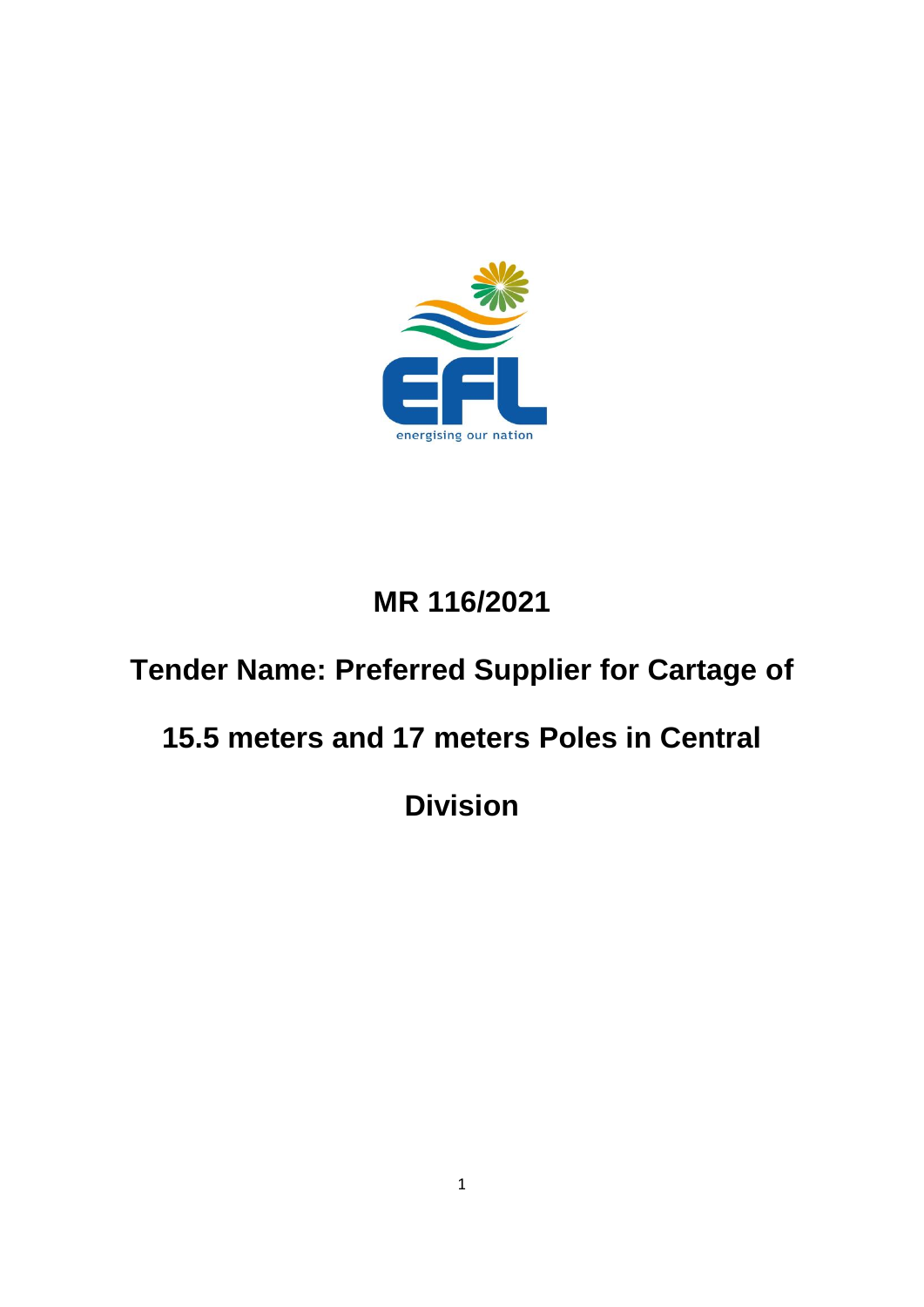# **Purpose and description of the Tender**

The Energy Fiji Limited (EFL) is inviting potential suppliers to bid for Cartage of 15.5 meters and 17 meters Poles in Central Division on a preferred supplier basis.

# **1. Bidder Details**

The Bidder shall provide all the necessary information specified in the tables below:

| <b>General</b>                                                                                                                                                     |
|--------------------------------------------------------------------------------------------------------------------------------------------------------------------|
| The registered name of the Bidder:                                                                                                                                 |
| Business address for correspondence:<br>(Location, Street, Locality City, Pin Code, Country, Telephone, Facsimile, Email Other)                                    |
| <b>Contact name of the Authorised Person:</b>                                                                                                                      |
| Contact's position:<br>Contact addresses if different from above<br>Locality City, Pin Code<br>Location, Street, Country, Telephone, Facsimile, Email, Web address |
| <b>Business structure:</b>                                                                                                                                         |
| Include the organisations years of experience in this field and reputation in the market<br>place.                                                                 |

**Financial standing**  (Information designed to give client confidence in the financial competence of the BIDDER.) Audited financial accounts for past three years shall be included in appendix.

**Company Profile(s)**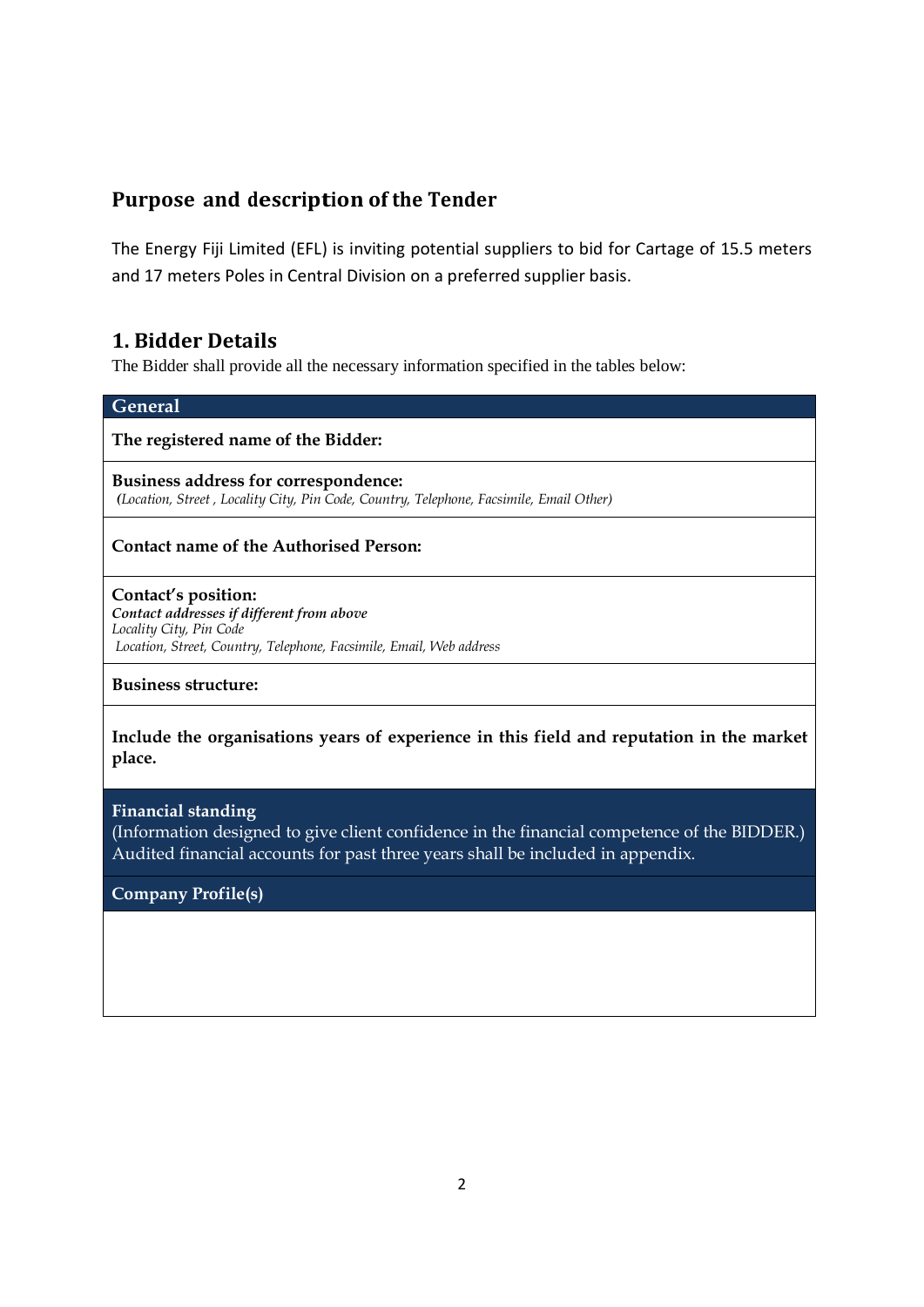# **2**. **Other value added services.**

The bidder is open to include any other information that may add value to their Services or after sales services.

It is mandatory for the bidder to provide the following:

- Information on delivery time
- Information on service provided to EFL previously
- Number of fleet/vehicles
- How soon the bidder can provide service in case of emergencies

## **3. Services Description and Pricing**

It is mandatory for the bidders should provide vat inclusive price.

| <b>Description</b>                                           | Price (FJD VIP)/Km |
|--------------------------------------------------------------|--------------------|
| Hire of Semi-Trailer to cart 15.5 meters or 17 meters wooden |                    |
| poles. (Price to be strictly on Kilometer basis)             |                    |

Number of Poles per Trip:

Maximum Weight per Trip: \_\_\_\_\_\_\_\_\_\_\_\_\_\_\_\_\_\_\_

It is mandatory, the bidder to provide the maximum number of poles and weight they will carry on the semi-trailer per trip (Weight of Single Pole ~1.8 Ton.

#### *Note: The price shall be typed. Handwritten bids will be disqualified.*

#### **LTA Approvals**

It will be the responsibility of successful bidder to seek the following approvals from LTA:

- 1) Weight Exemption for the Poles.
- 2) Dimension exemption for the Poles
- 3) Height Exemption
- 4) Vehicle escort in case of over dimension load.

#### **4. Documents to submit with the BID**

- 1. Company Registration Certificate
- 2. Business license issued by respective City / Town Council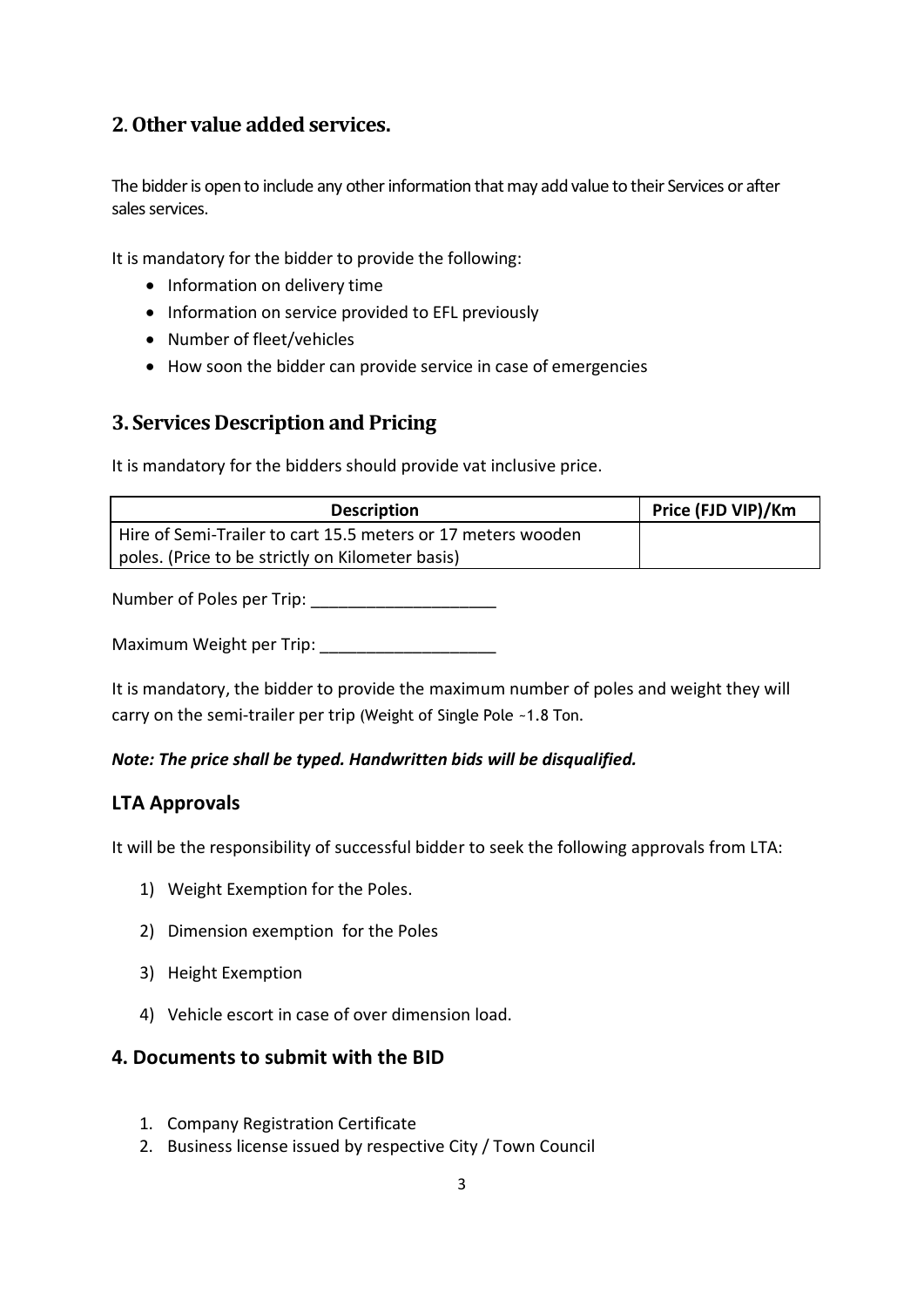- 3. VAT registration certificate
- 4. Tax Compliance Certificate
- 5. Tin Number
- 6. Company Profile
- 7. Financial Report
- 8. Copies of relevant Insurance policies including carriers liability
- 9. FNPF Compliance Certificate
- 10. FNU Compliance
- 11. Proof of Drivers driving experience

# **5. Contractors Plant / Equipment details**

Provide details of number of vehicles with size and type.

### **6. Insurance Policies**

Provide Vehicle Insurance, Accident Compensation Commission (ACC) and other Insurance Cover details.

### **7. Tender Evaluation**

After the bids are received, it will go through a normal tender evaluation process as per EFL's Tender Policy and Procedures.

All terms & condition, and pricing details will be stipulated in contract documents.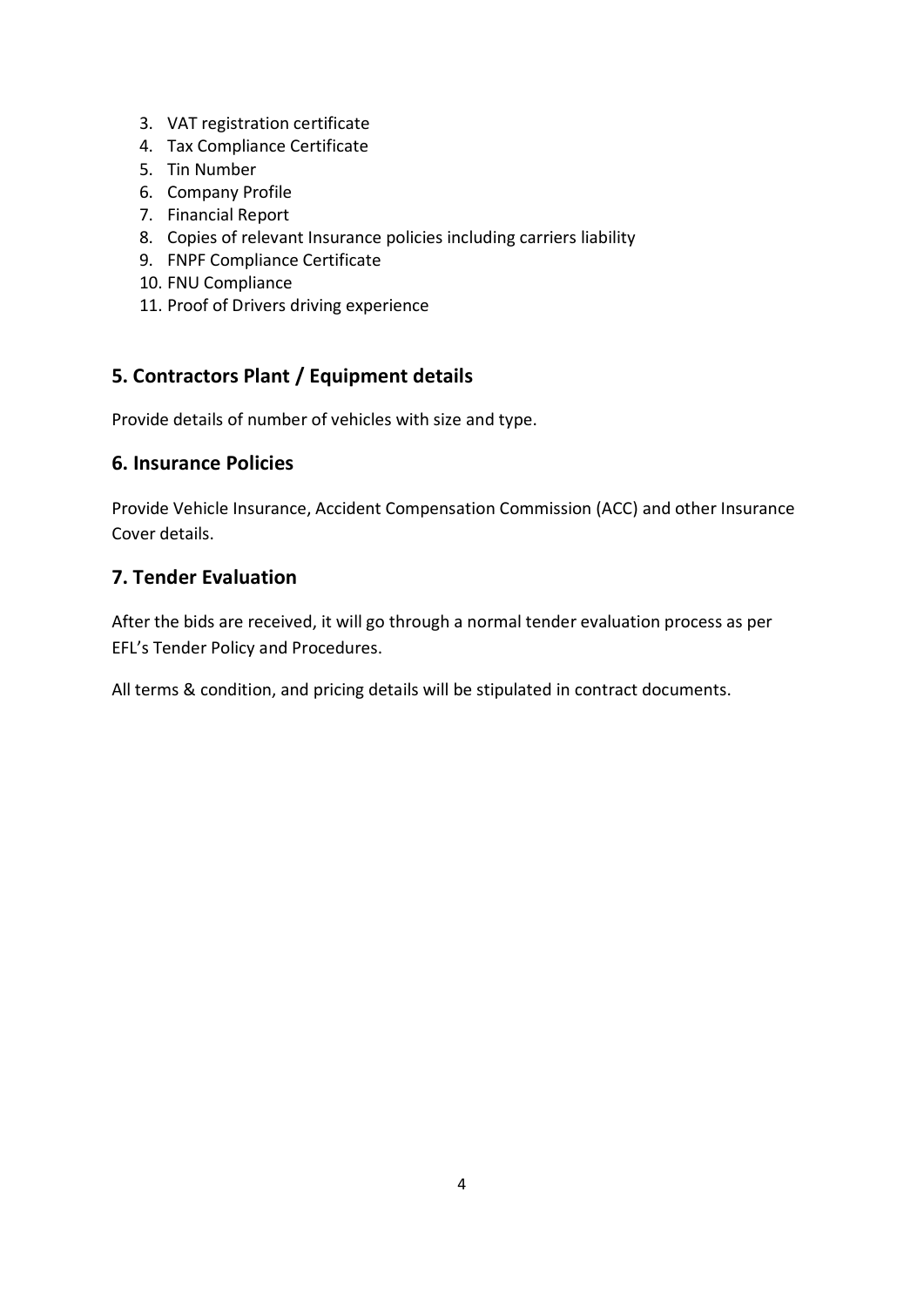## **Evaluation Criteria**

Bidder has to scope 100% mandatory compliance for consideration.

| Compliance                                                                                                     | Requirements                                                                                         | <b>Bidders Offer</b> |
|----------------------------------------------------------------------------------------------------------------|------------------------------------------------------------------------------------------------------|----------------------|
| Number of 15 meters or 17 meters poles<br>that can be transported per trip (Weight<br>of Single Pole ~1.8 Ton) | Bidder to specify                                                                                    |                      |
| <b>FNPF Compliance Certificate</b>                                                                             | Bidder to provide with the<br>bid                                                                    |                      |
| <b>TAX Compliance Certificate</b>                                                                              | Bidder to provide with the<br>bid                                                                    |                      |
| <b>FNU Compliance</b>                                                                                          | Bidder to provide with the<br>bid                                                                    |                      |
| Relevant Insurance Cover Certificates                                                                          | Bidder to provide with the<br>bid                                                                    |                      |
| Years of experience                                                                                            | <b>Bidder to mention</b>                                                                             |                      |
| <b>Fastening Equipment</b>                                                                                     | Bidder to provide his/her<br>own fastening equipment                                                 |                      |
| PPE for the driver                                                                                             | Bidder to provide                                                                                    |                      |
| Vehicle Wheel Tax and Driver's License                                                                         | Bidder to provide with the<br>bid                                                                    |                      |
| LTA Exemption for cartage of 15.5m and<br>17m Poles                                                            | To be provided with the<br>bid or shall be obtained by<br>the bidder upon the award<br>of the tender |                      |
| 24/7 Availability                                                                                              | The services shall be<br>available on a 24/7 basis<br>when required during<br>emergencies            |                      |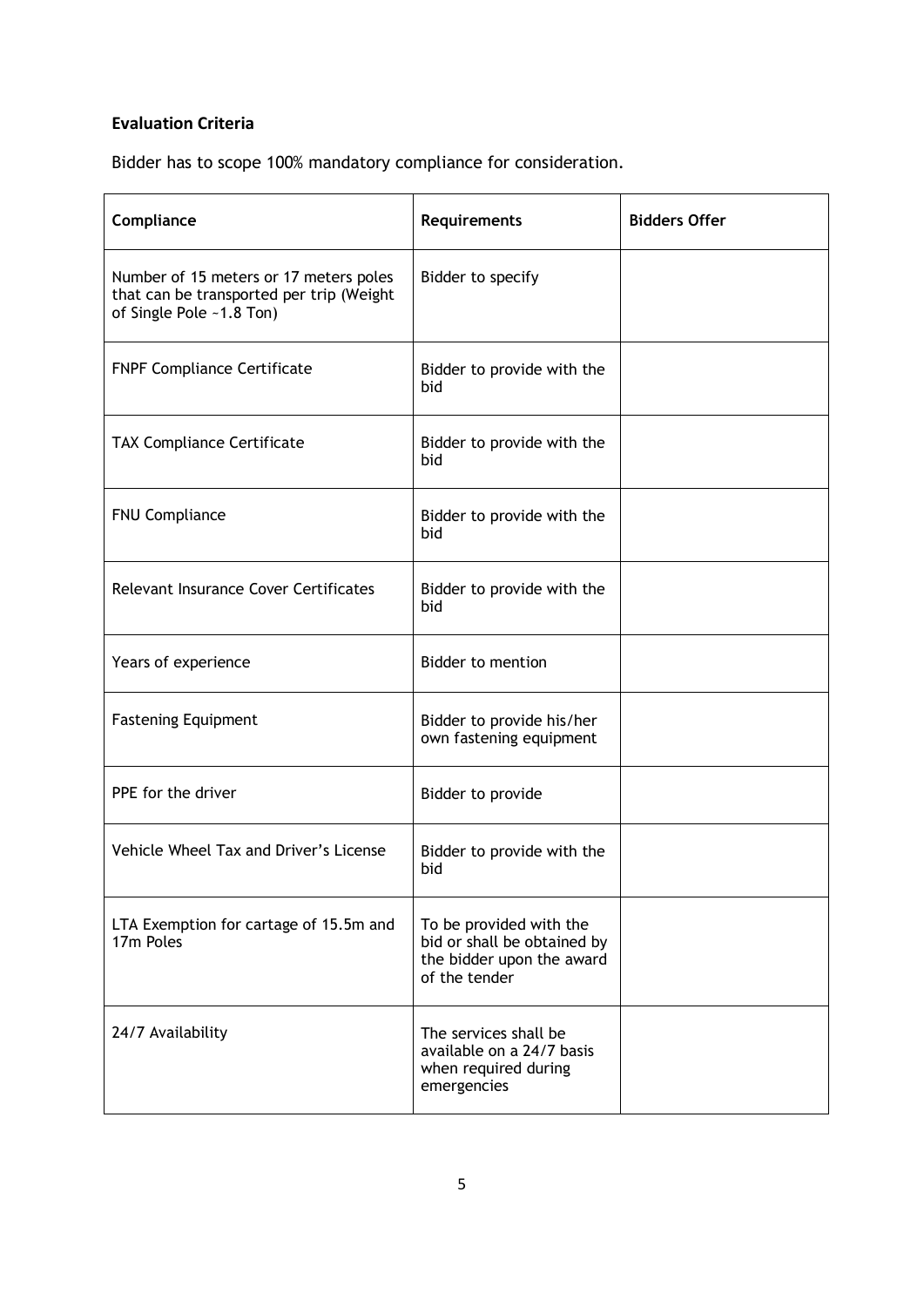# **TENDER SUBMISSION CHECK LIST**

| The Bidders must ensure that the details and documentation mention below<br>must submitted as part of their tender Bid |  |
|------------------------------------------------------------------------------------------------------------------------|--|
| Tender Number ______________                                                                                           |  |
|                                                                                                                        |  |
| (Attach copy of Registration Certificate)                                                                              |  |
|                                                                                                                        |  |
|                                                                                                                        |  |
|                                                                                                                        |  |
|                                                                                                                        |  |
|                                                                                                                        |  |
|                                                                                                                        |  |
| 8. TIN Number:<br>(Attach copy of the VAT/TIN Registration Certificate - Local Bidders Only)                           |  |
|                                                                                                                        |  |
|                                                                                                                        |  |
| (For Local Bidders only)                                                                                               |  |
|                                                                                                                        |  |
| I declare that all the above information is                                                                            |  |
| correct.                                                                                                               |  |
|                                                                                                                        |  |
|                                                                                                                        |  |
| Sign:<br>Date: _________________________                                                                               |  |